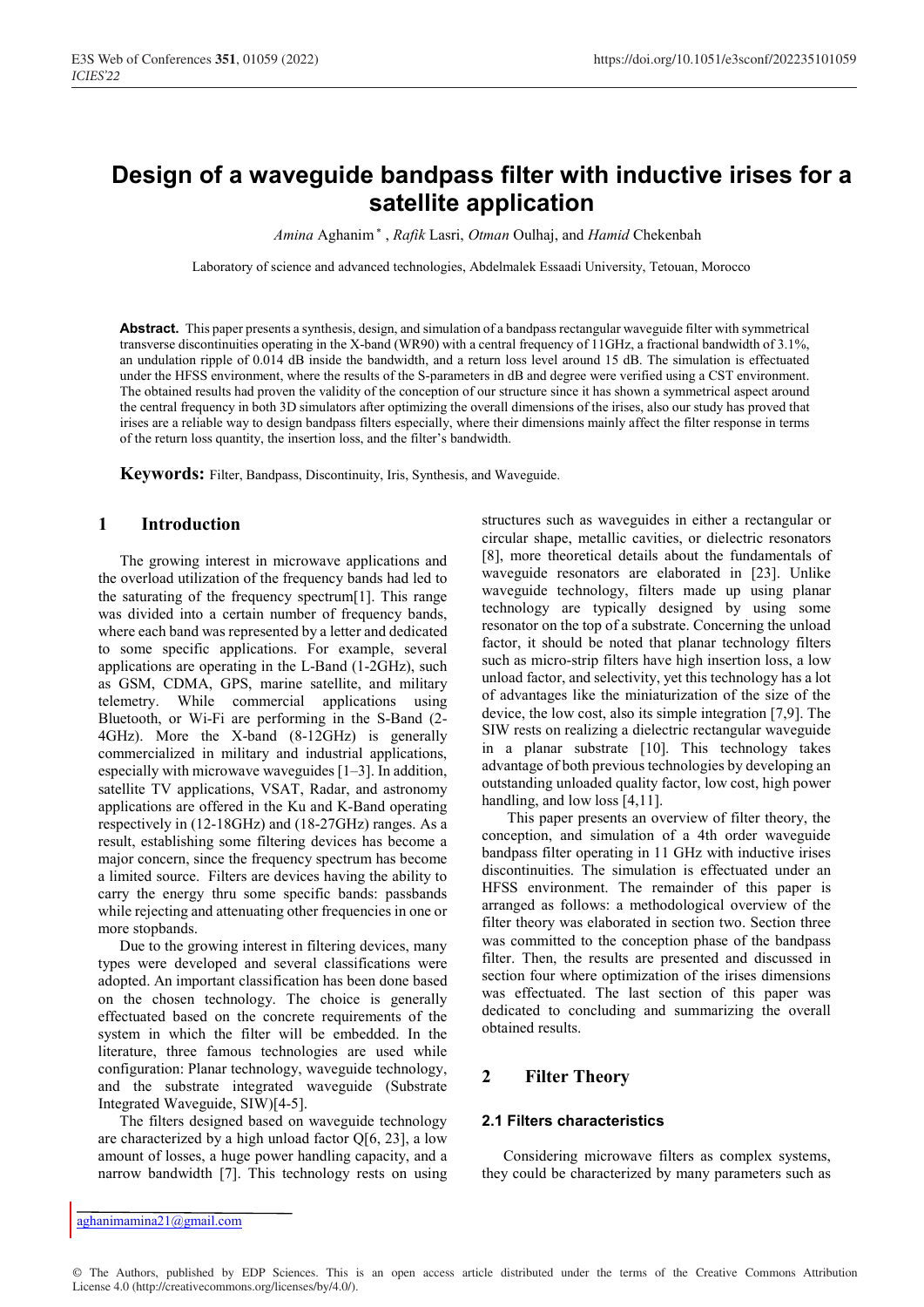the filter order or degree, which could be defined as the number of components in the low pass prototype<sup>[6]</sup>. Also, the selectivity and the attenuation, which are essential filtering properties[12]. Selectivity describes the amount of change of the transmitted energy with respect to frequency. As well as the bandwidth that determines the range of frequency that the filter allows to transmit[6].

Many other parameters represent a reliable way to ensure the characterization of microwave filters and to describe the filter efficiency such as the return loss, the insertion loss, and the quality factor. Generally, the return loss[13] describes the effectiveness of power reflected by the load, while the insertion loss quantifies the energy received by the load [14]. These two parameters are expressed in terms of dB. In the microwave domain, the circuits are studied based on the S-parameters since the operating frequency range is high[15,16], their conception is quite simple and analytically appropriate. After all, a microwave filter is a two-port network, accordingly, it could be described in terms of the  $S_{i,j}$  coefficients where i is the output port and j refers to the input port.  $S_{11}$  (i=1,  $j=1$ ) Relates to the return loss in dB while  $S_{21}$  refers to the insertion loss quantity in dB.

#### **2.2 Filters discontinuities**

A discontinuity is an adjustment or a refitting inside the structure of the waveguide. The modification could be effectuated in terms of the direction of propagation, a change of the geometry, or the physical parameters. This, affects the translational symmetry of the waveguide structure and leads to energy reflections, and thus to the appearance of an impedance at the discontinuity [17,18].

It is worthy of note that irises are the most commonly used discontinuity, where they can produce an inductive or a capacitive effect based on their positioning. Therefore, they can take symmetrical or asymmetrical geometry.

Our study will shed light on the symmetrical inductive irises, the most familiar type of reactive discontinuities used in rectangular waveguides. The irises are placed in a parallel plane to the transverse face of the waveguide [19]. The relation between the normalized susceptance B and the distance between the irises are described in (1), (2), and (3).

$$
B = \frac{2\pi}{\beta a} \cot^2 \left(\frac{\pi d}{2a}\right) \left[1 + \frac{a\gamma_3 - 3a}{4\pi} \sin^2 \left(\frac{\pi d}{a}\right)\right] \tag{1}
$$

$$
\beta = \sqrt{\omega^2 \varepsilon \mu - \left(\frac{\pi}{a}\right)^2} \tag{2}
$$

$$
\gamma_3 = \sqrt{(\frac{3\pi}{a})^2 - \omega^2 \epsilon \mu} \tag{3}
$$

#### **2.3 Synthesis of a waveguide bandpass filter with inductive irises process**

In order to design a bandpass filter with irises in a waveguide technology, the method to follow consists generally of five steps[20]:

- 1. Design of a low pass filter prototype with localized elements.
- 2. Transformation of the low pass prototype to a bandpass filter.
- 3. Conversion of bandpass to impedance inverters K.
- 4. Calculation of the susceptance B and the electrical lengths Φ.

Calculation of the distances d using the previously calculated susceptance while the length of each iris is calculated using the flowing form:  $l = \frac{a-d}{2}$ .

The synthesis of the bandpass filter in waveguide technology is established based on a transformation in terms of wavelength instead of frequency, which is described with (4). The response then takes into account the central and cut-off wavelengths, which corresponds, to the central and the two cut-off frequencies of the waveguide. Therefore, the LC resonators were replaced with half-wavelength cavities and the irises by impedance inverters placed between each cavity. The coupling irises are simulated by  $K_{i,i+1}$ , these discontinuities present a purely inductive impedance characterized by the equations (5):(7) [20].

$$
\Omega = \frac{1}{\Delta} \left( \frac{\lambda_{g0}}{\lambda_g} - \frac{\lambda_g}{\lambda_{g0}} \right)
$$
\n
$$
K_{01} = \begin{bmatrix} \pi \Delta \end{bmatrix}
$$
\n(4)

$$
\frac{\kappa_{01}}{Z_0} = \sqrt{\frac{\pi \Delta}{2g_0 g_1}}
$$
 (5)

$$
\left. \frac{K_{j,j+1}}{Z_0} \right|_{j=1,\dots,N-1} = \frac{\pi \Delta}{2\sqrt{g_i g_{i+1}}} \tag{6}
$$

$$
\frac{K_{N,N+1}}{Z_0} = \sqrt{\frac{\pi \Delta}{2g_N g_{N+1}}} \tag{7}
$$

To establish the cavities length (8), (9), and (10) are involved:

$$
\widehat{B} = \frac{1 - (\frac{K}{Z_0})^2}{(\frac{K}{Z_0})^2}
$$
 (8)

$$
\Phi = -\tan^{-1}\left(\frac{2}{\widehat{B}}\right) \tag{9}
$$

$$
l_i = \frac{\lambda_{g0}}{2\pi} \left( \pi + \frac{\Phi_i}{2} + \frac{\Phi_{i+1}}{2} \right)
$$
 (10)

# **3 Conception of a waveguide Bandpass filter**

To deepen the theory presented in the previous section, we have chosen a 4<sup>th</sup> bandpass filter with inductive irises designed in waveguide technology. This filter operates in the X-band (8-12 GHz), with a resonance frequency of 11 GHz and a relative bandwidth of 3.1%. The filter response is Chebyshev, with 20 dB reflection loss, the tolerated undulation ripples are of 0.014 dB inside the bandwidth and the input/output impedances are 50  $\Omega$ . Based on the Chebyshev equations, the numerical values of the normalized  $q_i$  parameters are illustrated in Table 1.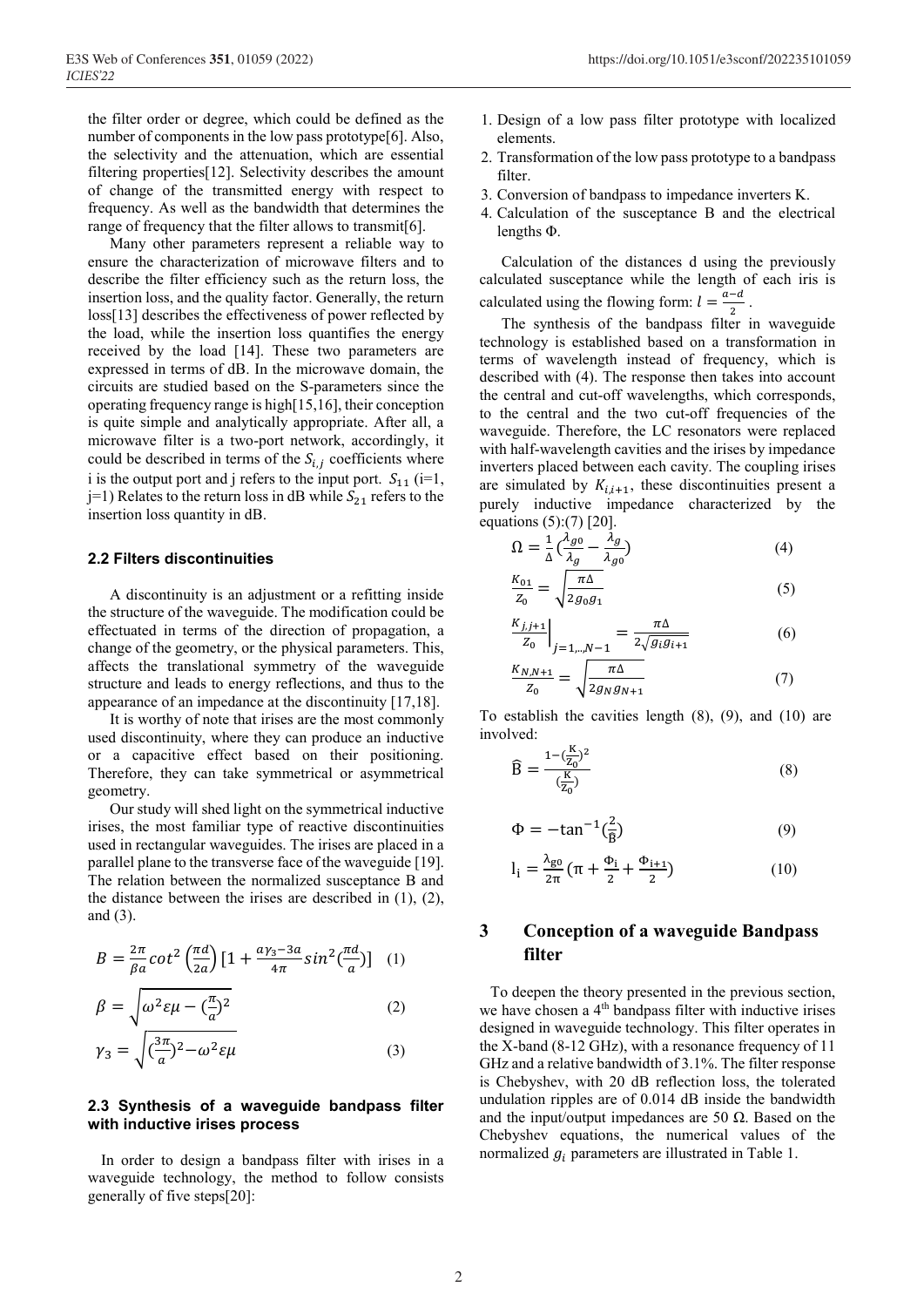**Table 1.** Low Pass prototype Elements

|  | 7 u | ◡ |  |
|--|-----|---|--|

The transformation of the low pass prototype in terms of wavelengths is presented in Table 2. Where  $\lambda_{q0}$  is the wavelength corresponding to the resonance frequency, where  $\lambda_{q1}$  and  $\lambda_{q2}$  are the wavelengths of the two cut-off frequencies.

**Table 2.** Numerical values of the wavelengths in mm

|   | $\sim$ $\sim$ | $\sim$ 1 | $\sim$                          |  |  |
|---|---------------|----------|---------------------------------|--|--|
|   |               | ີ        | $\Omega$                        |  |  |
| ٠ |               | .        | $\cdot$ $\cdot$ $\cdot$ $\cdot$ |  |  |

The relative bandwidth is calculated using (11) and gives 4.16%:

$$
\Delta = \frac{\lambda_{g1} - \lambda_{g2}}{\lambda_{g0}}\tag{11}
$$

Table 3 illustrates the characteristic impedances of the inverters, obtained (5), (6), and (7).

**Table 3.** Inverter impedances numerical values

| $\mathbf{n}_{01}$ | $\mathbf{r}_{12}$ | $\mathbf{r}_{23}$ | $K_{34}$ | $n_{45}$ |
|-------------------|-------------------|-------------------|----------|----------|
| 0.265             | 0.059             | 0.045             | 0.059    | 0.265    |

After calculating the inverter's numerical values, the next step is to determine the numerical values of the susceptance  $\hat{B}_{i,i}$  and the phase shift  $\Phi_{i,i}$  in radian, based on (8) and (9). Table 4 summarizes the results.

**Table 4.** Irises susceptance  $B_{ij}$  and phase shifts  $\Phi_{ij}$ 

|  | $B_{01}$ =3.507 $B_{12}$ =16.698 $B_{23}$ =21.763 $B_{34}$ =16.698 $B_{45}$ =3.507 |                                                                                                     |
|--|------------------------------------------------------------------------------------|-----------------------------------------------------------------------------------------------------|
|  |                                                                                    | $\Phi_{01}$ =-0.518 $\phi_{12}$ =-0.119 $\phi_{23}$ =-0.091 $\phi_{34}$ =-0.119 $\phi_{45}$ =-0.518 |

Typically, these phase shifts are subtracted from the phase shifts of the half-wave resonant cavities, which allows determining the lengths of the cavities, and the numerical values of the distances between the symmetrical inductive irises are depicted in Table 5.

**Table 5.** Electrical lengths of the cavities

|  | $\phi_i$ (rad) $\phi_1$ =2.504 $\phi_2$ =2.930 $\phi_3$ =2.930 $\phi_4$ =2.504 |  |
|--|--------------------------------------------------------------------------------|--|
|  |                                                                                |  |
|  | $d_1 = 9.40$ $d_2 = 5.22$ $d_3 = 4.72$ $d_4 = 5.22$ $d_5 = 9.40$               |  |

The different numerical values of the distances between the symmetrical inductive irises are depicted in Table 6 according to the filter specifications, which are obtained from the Matlab script.

# **4 Results and discussion**

The structure under consideration is a metallic rectangular waveguide, with symmetrical inductive transverse discontinuities. Accordingly, five irises separate between the four cavities. The standard WR-90 waveguide, with its operating frequency range from 8 GHz to 12 GHz, where the chosen central frequency is 11GHz. The cut-off frequency for the lowest mode is 6.56 GHz according to the transverse dimensions of waveguide a=22.86mm and b=10.16mm. The inductive irises appear as an opening at the end of the cavities or as a narrowing of the guide after each half wavelength. Assuming that the thickness of all irises is the same in the design process  $t = 2$ mm. Also, our design is characterized by five discontinuities, the topology of the filter is obtained in Fig.1.



**Fig. 1.** Topology of the waveguide filter with ir ises.

Using the results of Table 5, the simulation was accomplished under the HFSS environment. However, the filter does not meet the specifications set for our filter according to the variation of the S-parameters shown in Fig.2.



Fig. 2. The simulated S-parameters in HFSS.

The depicted results are not responding to the fixed specifications. Therefore, a call for optimizing the dimensions of the irises was necessary to improve the Sparameters of our filter. Table 6 summarizes the optimized dimensions of the inductive irises.

**Table 6.** Optimized dimensions of the irises in mm

| $d_1 = d_5 = 10.27$ $d_2 = 6.65$ $d_3 = 6.18$ $d_4 = 6.65$ |  |  |
|------------------------------------------------------------|--|--|
|                                                            |  |  |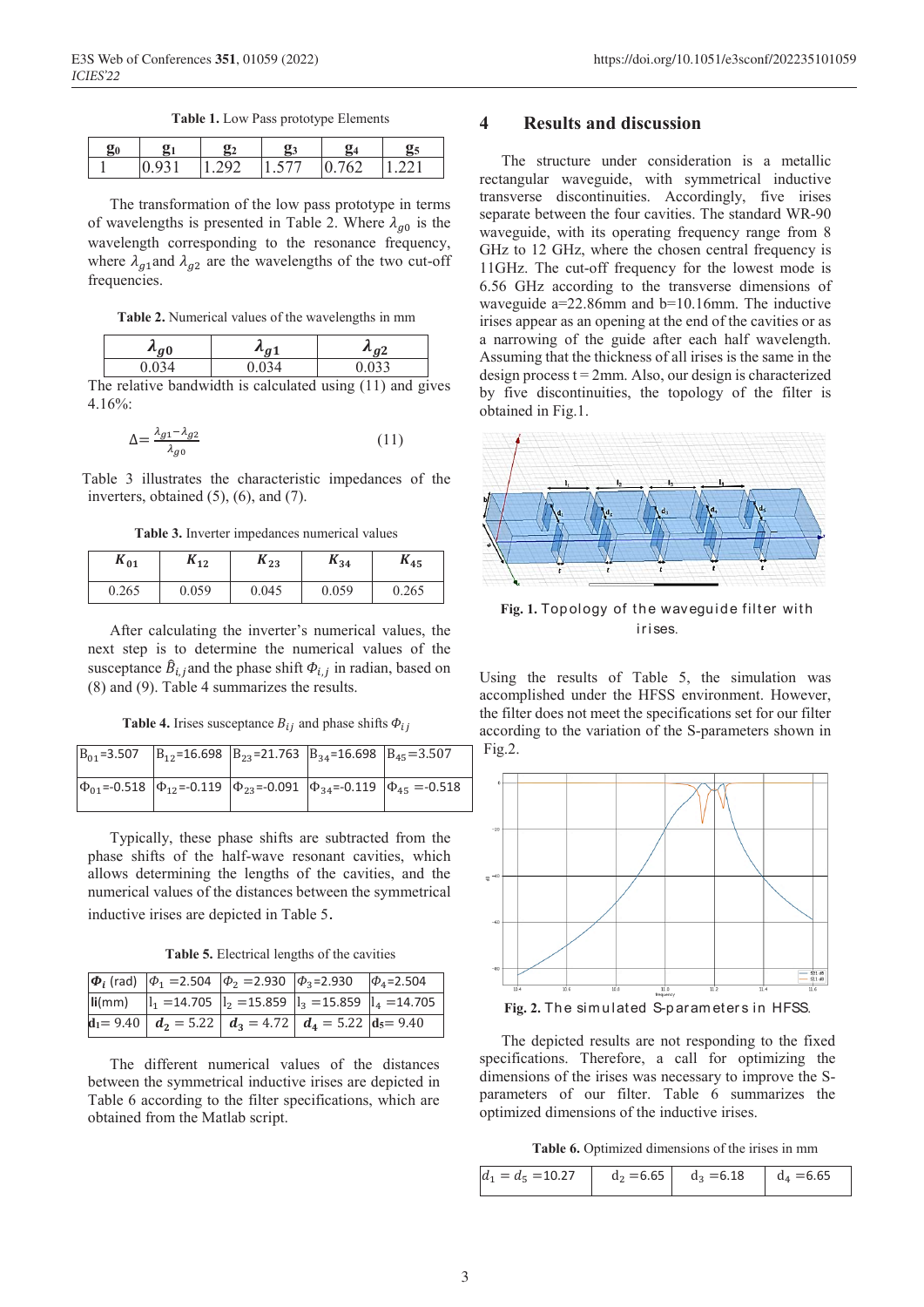

 $S_{21}$  in degree under HFSS



 $S_{21}$  in degree under CST

As it is shown in both Fig.3 and Fig.4, the variation of the S-parameters could be considered highly close to the target in both simulators, either CST or HFSS. Besides, the insertion loss quantity shows a symmetrical aspect around the resonance frequency 11GHz, which could be considered as a good result after optimizing the dimensions of the irises.



CST.

In Fig.5 the simulated S-parameters responses are compared and analysed in two previously mentioned 3D-Simulators HFSS and CST to validate the conception results. As shown, the simulated results present an appearance close to the fixed specifications of our filter after the optimization process. Where the reflection level is around 16 dB in the entire passband, also the lower and upper cut-off frequencies are around 10.8 GHz and 11.2 GHz while the quantity of the insertion loss remains 0 dB in the whole



Fig. 6. The simulated results of the phase of  $S_{21}$  in HFSS and CST

We can see from the graph of Fig.6 that the obtained results of  $S_{21}$  in degree had met the required specifications. A symmetrical aspect at the resonance frequency was present, where the phase passes through ±180º and 0º crossing at the center frequency.

The performance of the concerned filter is compared with two other pre-existing Filters, and analysis are presented in Table.7

**Table.7.** Optimized dimensions of the irises in mm

| <b>Reference</b>                                  | $[21]$      | $[22]$                     | $\lceil 2 \rceil$ | <b>Proposed</b><br>design |
|---------------------------------------------------|-------------|----------------------------|-------------------|---------------------------|
| <b>Filter</b><br>dimensions<br>(mm <sup>2</sup> ) | 64x32       | 8.64x4.3<br>$\mathfrak{D}$ | 22.86x10.1<br>6   | 22.86x10.1<br>6           |
| Type of<br>the irises                             | Rectangular | Circular                   | Rectangular       | Rectangular               |
| <b>Frequency</b><br>(GHz)                         | 4.55        | 28                         | 10                | 11                        |
| Number of<br><i>irises</i>                        | 3           | 6                          | 6                 | 5                         |
| <b>Thickness</b><br>of<br>irises(mm)              | 1           | varying                    | 3                 | 2                         |
| Return<br>$loss$ (dB)                             | 17          | 15                         | 18                | 15                        |

## **5 Conclusion**

In this paper, the conception of a bandpass filter in waveguide technology and inductive irises separating the resonant cavities has been elaborated. The filter is operating in the X-band (WR90) with a resonance